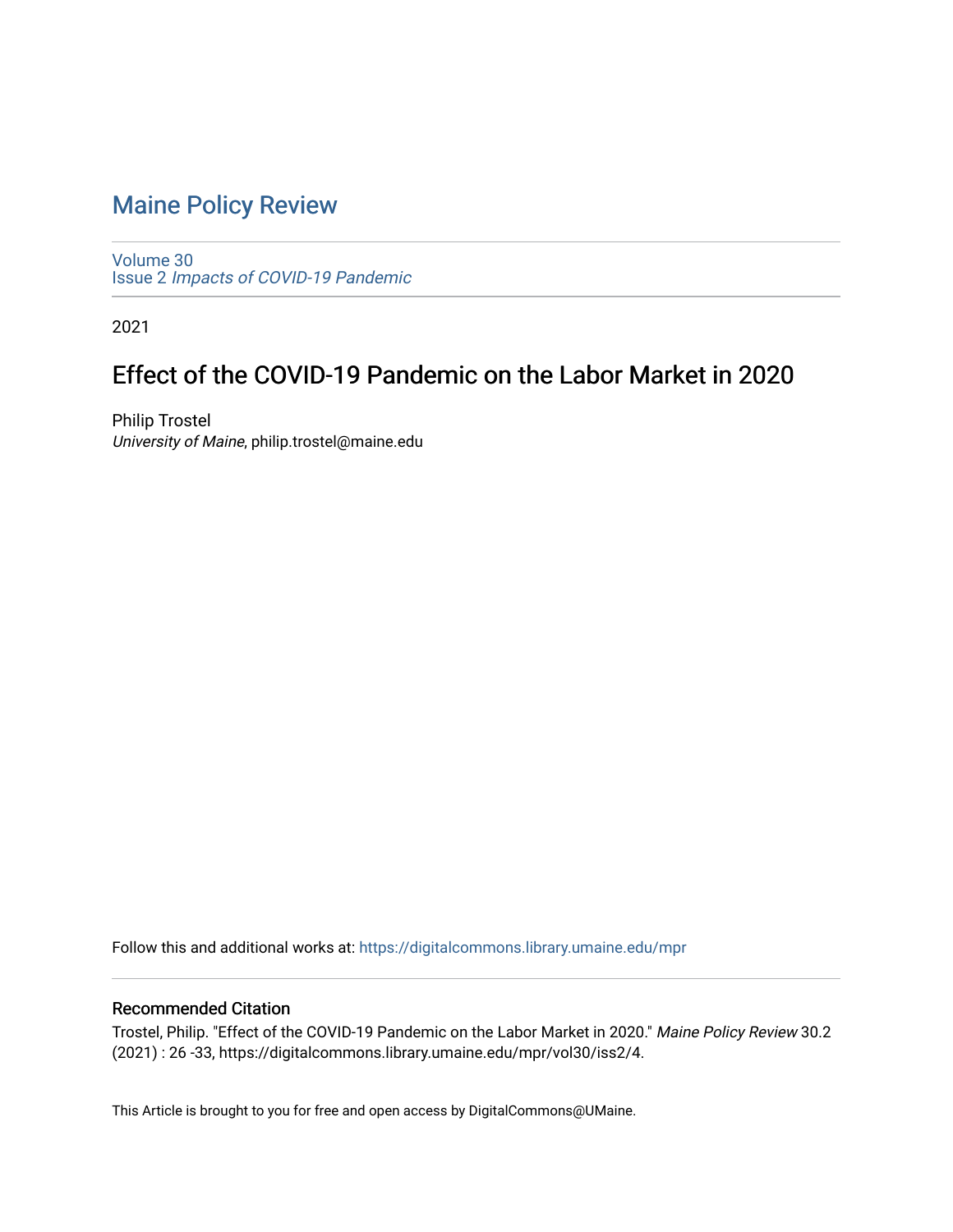# <span id="page-1-0"></span>Effect of the COVID-19 Pandemic on the Labor Market in 2020

#### by Philip Trostel

#### Abstract

The disruption of the labor market caused by the COVID-19 pandemic was unprecedented. The unemployment rate in February 2020, just before the pandemic spread to the United States, was 3.5 percent nationally and 3.2 percent in Maine; two months later, the unemployment rate jumped to 14.8 percent nationally and 10.4 percent in Maine. Although usually changes in the unemployment rate reliably indicate changes in the health of economy, that was not the case during the COVID-19 pandemic. The harm to the labor market in 2020 was even worse than indicated by the dramatic increase in unemployment. In addition to the unprecedented spike in unemployment, there was an unprecedented decrease in labor force participation. There were also an important increase in absence from work and an important decline in average weekly hours of work among those employed. This article takes an in-depth look at these trends both nationally and in Maine.

In February 2020, just before the pandemic<br>spread to the United States, the unemployn February 2020, just before the pandemic ment rate was 3.5 percent nationally and 3.2 percent in Maine. Two months later, as parts of the economy closed to try to slow the spread of the virus, the unemployment rate jumped to 14.8 percent nationally and 10.4 percent in Maine, with most of this occurring between March and April.<sup>1</sup> This disruption of the labor market caused by the COVID-19 pandemic was unprecedented, as illustrated in Figure 1, which shows a 40-year history of the unemployment rate, the usual indicator of the health of the US labor market.<sup>2</sup> Unemployment of this magnitude was the highest since the Great Depression, but even then it did not rise so rapidly. Fortunately, as the economy started reopening, the unemployment rate fell considerably after April, reaching 6.7 percent nationally and 4.9 percent in Maine in November and in December[.3](#page-7-0)

Despite several potential shortcomings with the measure of unemployment, usually changes in the unemployment rate reliably indicate changes in the health of economy. But that was not the case during the COVID-19 pandemic. The harm to the labor market in 2020 was even worse than indicated by the dramatic increase in unemployment. In addition to the unprecedented spike in unemployment, there was an unprecedented decrease in labor force participation. There were also an important increase in absence from work and an important decline in average weekly hours of work among those employed (both nationally and in Maine).[4](#page-7-0)





Source: Data from BLS as reported in FRED from the Federal Reserve Bank of St. Louis.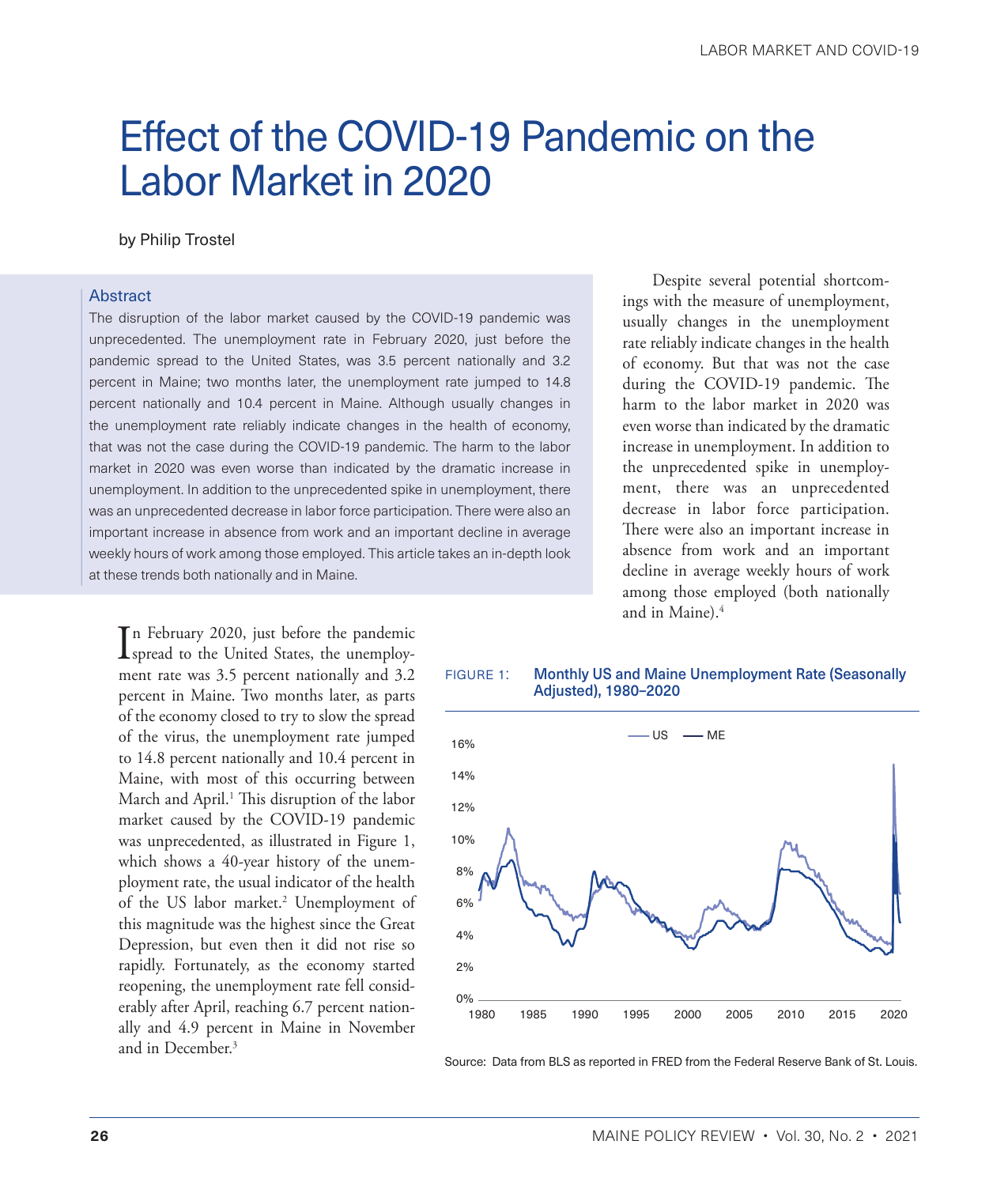

<span id="page-2-0"></span>figure 2: Monthly US and Maine Labor Force Participation Rate (Seasonally Adjusted), 1980–2020

#### LABOR FORCE PARTICIPATION

 $A$ s shown in Figure 2, the national labor force partic-<br>ipation rate, that is, percentage of the working-age (age 16 and older) population either employed or actively seeking employment, fell from 63.3 percent in February to 60.2 percent two months later (with most of this occurring between March and April). In these two months, Maine's labor force participation rate fell from 62.4 percent to 59.1

percent.[5](#page-7-0) Although the national 3.1 percentage-point decrease in the labor force participa-tion rate<sup>[6](#page-7-0)</sup> is several times smaller than the  $11.3$ percentage-point increase in the unemployment rate, the net number of people exiting the labor force in 2020 was comparable to the net number of people becoming unemployed. The working-age population out of the labor force was 5.5 million greater in December than in February, while the number of unemployed was 5.0 million greater in December 2020 than prior to the pandemic in February 2020.

In addition to the extraordinary magnitude of the change, just the decline in the labor force participation rate is unusual for a recession. The reason that labor force participation is generally ignored when discussing the health of the economy is that recessions appear to have no effect on it—people who are out of work in a recession are usually looking to get back into the labor force. Unlike Figure 1, which shows five clear spikes in the unemployment rate corresponding to recessions, Figure 2 shows only one clear downward jump in the labor force participation rate in 2020. Indeed, there were no significant changes in the labor force participation rate in the 11 previous recessions since 1948. Prior to the pandemic, there was no reason to focus on labor force participation when studying recessions.

The Current Population Survey (CPS) from the US Bureau of Labor Statistics (BLS) provides information on the reasons why people are not in the labor force. Figure 3 shows the yearly changes in these not-in-thelabor-force reasons for each month in 2020 derived using CPS data[.7](#page-7-0) More specifically, it shows the yearly change in the reasons

(according to the CPS categories) for being out of the labor force as percentages of the working-age population so that their sizes are directly comparable to the size of the changes in the labor force participation rate. The overall not-in-thelabor-force rates in January and February 2019 were 36.9 percent and 36.7 percent, respectively. In January and February 2020 the rates were 0.1 percentage points lower (36.8 percent and 36.6 percent), but the rate was 2.7





Source: Author's calculations using CPS data.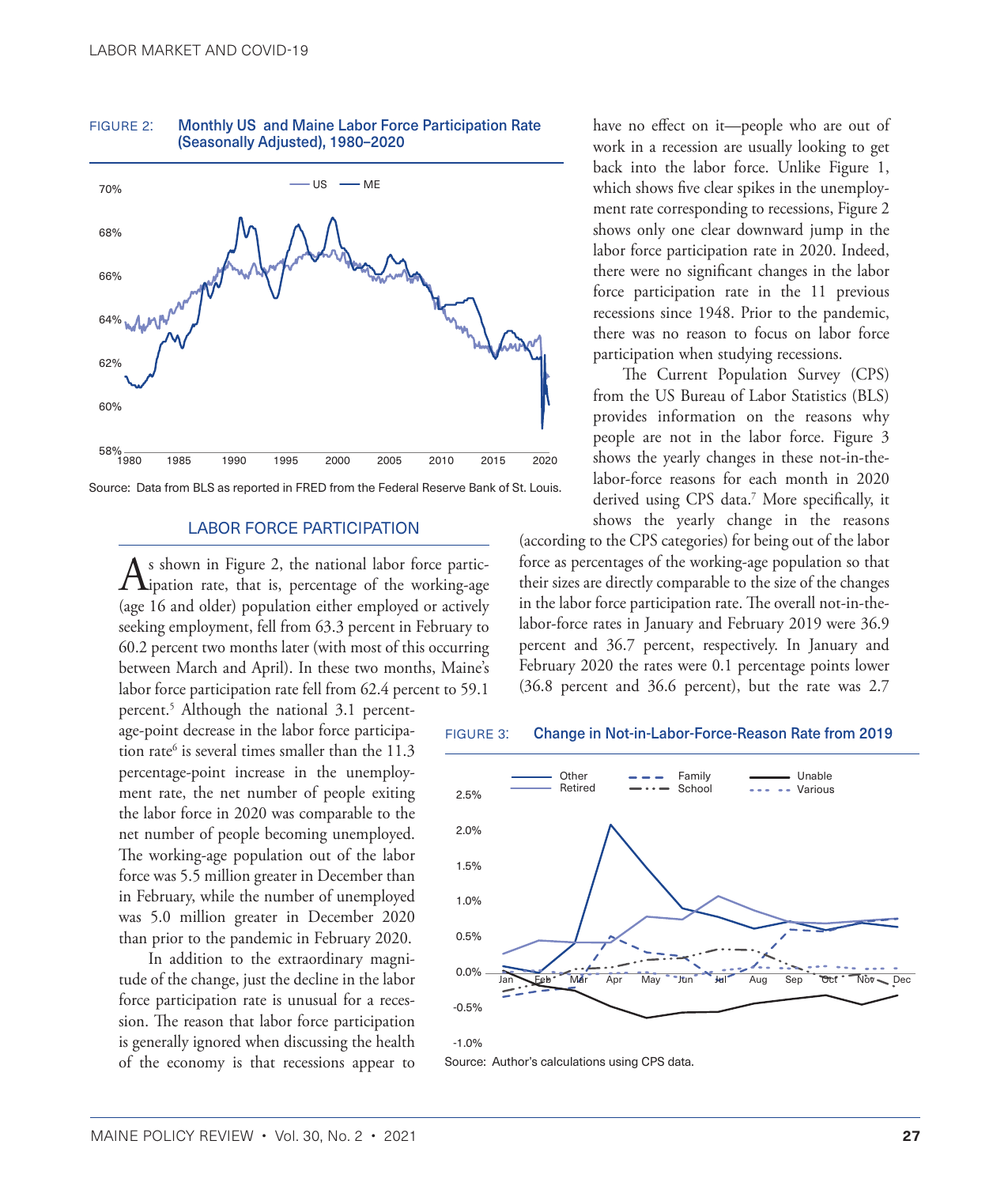percentage points higher in April 2020 (39.9 percent) than in April 2019. The jump in the "other" category accounts for most of that April spike (2.1 percent of the 2.7 percent increase). In April 2019, the other category was 0.9 percent of the working-age population, but that category was 3.0 percent a year later, and it remained at or above 1.5 percent for the rest of 2020. Evidently fear of coronavirus exposure in the workplace fueled much of the precipitous decline in participation in the labor market. There was also a notable increase in the retired proportion of the adult population. Over the last nine months of 2020, it averaged 0.8 percentage points higher than in the corresponding months in 2019. It is probable that less than half of these retirements are due to the

aging population. In the last decade, the retirement proportion of the population increased by an average of 0.3 percentage points per year (which is also how much increased in the first three months of 2020). Evidently, the fear of coronavirus exposure in the workplace also hastened some retirements.

Being out of the labor force because of family or household obligations also increased slightly (by 0.4 percentage points, on average) in the last nine months of 2020 compared to 2019. But being out of the labor force because of being "unable" decreased by an average of 0.4 percentage points during this time. And there was essentially no change in "various reasons" which includes being ill.

Further light can be shed on the substantial decline in labor force participation by examining the CPS data on why those not in the labor force are not looking for work. This question pertains only to people expressing a desire to work but who were not actively seeking work in the past month. Figure 4 shows the yearly changes in these notlooking-for-work reasons in 2020. To be directly comparable to the size of the changes in the labor force participation rate, these are expressed as percentages of the working-age population. On average in 2019, these reasons added together made up 1.66 percent of the working-age population, but this figure nearly doubled to 3.24 percent of the working-age population in April 2020.

The 1.6 percentage point jump in April in the number of people wanting a job but not actively looking for work was mostly in the "other" category, which increased by 1.4





Source: Author's calculations using CPS data.

percentage points. This gradually fell through August, and then remained about double its 2019 level for the rest of 2020 (i.e., 0.8 percent compared to 0.4 percent the year before), presumably because of fear of workplace exposure to COVID-19. This was an unprecedented increase. The category "no work" (i.e., belief that there is no appropriate work available) was also about double its level from the previous year for the last nine months of 2020 (0.6 percent compared to 0.3 percent). This increase was comparable to that during the 2007–2009 recession.

#### EMPLOYED BUT NOT AT WORK

Prior to the coronavirus pandemic, there was also no reason to examine absence from work when studying recessions. Indeed, although the BLS has collected information on temporary absences from work in the CPS for nearly five decades, they do not generally publish these numbers. Prior to 2020, absences from work did not vary over the business cycle.

Figure 5 shows the yearly change in the percentage of employed workers temporarily absent from work (in the previous week) for each month in 2020. These numbers are derived from CPS data. Typically about 3 percent of employees are not at work, except for in summer months when it is about double that. The first two months of 2019 and 2020 were typical. The national absence rate in January and February 2019 were 3.2 percent and 2.8 percent, respectively. In January and February 2020, the rates were 2.8 percent and 2.6 percent, respectively. It then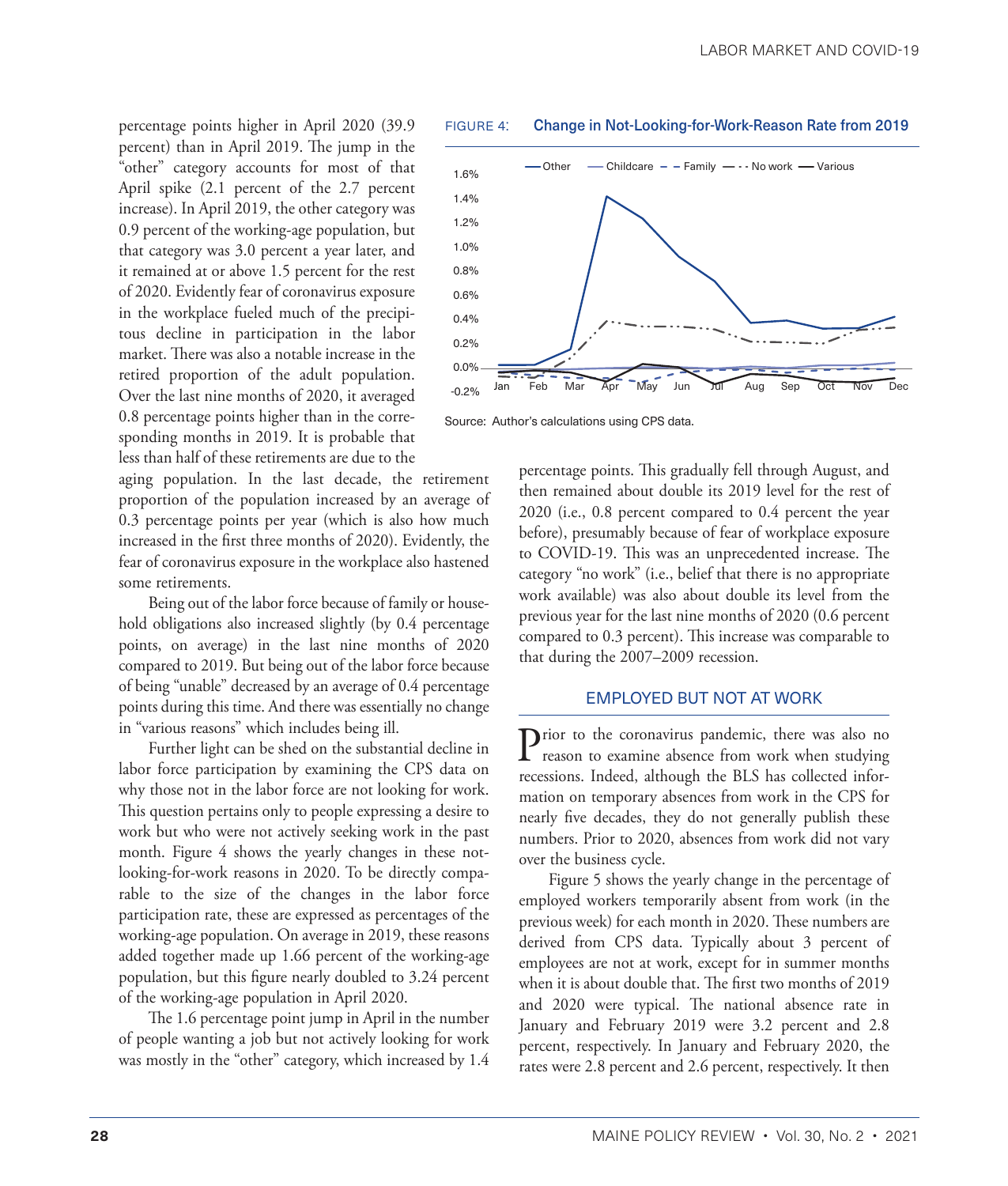<span id="page-4-0"></span>figure 5: Change in Absence from Work from 2019



Source: Author's calculations using CPS data.

jumped to 8.7 percent by April (compared to 2.6 percent in April 2019). In Maine, the absence rate in April 2020 was 8.1 percent. A national absence-from-work rate of 8.7 percent was not unprecedented, as it has often been higher than that in July and August. But that level it is considerably higher than in any non-summer month going back to at least 1976.

In terms of the numbers of workers affected, absence from work was comparable in magnitude to unemployment (and leaving the labor force). There were about 7.4 million more workers absent from work in April than in

February 2020, compared to 17.4 million more unemployed (and 8.2 million more out of the labor force). Most of the increase in absence from work occurred in April and May, but it remained somewhat higher than in the corresponding month in 2019 throughout the rest of the year.<sup>8</sup>

As revealed in Figure 6, the contraction of economic activity associated with the pandemic is the reason for the increased absence from work. This chart shows for each month in 2020 the yearly change in the primary reason for being absent from work (as a percentage of those employed so that its measure is directly comparable to Figure  $3$ ).<sup>[9](#page-8-0)</sup> The other category mostly reflected employees who were

temporarily laid off from work but with an indefinite date for returning to work, which accounted for the vast majority of the increase absence from work in 2020.

There were essentially no changes from 2019 in work absences due to "childcare problems," "other family/personal obligations," and "various reasons" (including maternity/paternity leave, labor dispute, weather, school/training, civic military duty, etc.). There was a notable decrease in vacation/personal days, however, during the spring and summer of 2020.

There was also an increase in "own illness/ injury/medical problems," suggesting a direct effect of COVID-19 on work. Over the last nine months of 2020, the illness category, which includes quarantining/self-isolating, averaged 0.5 percentage points higher than in the last nine months of 2019.<sup>10</sup> That is, since

April 2020, evidently about half of 1 percent of those employed missed work either because they had the virus or were quarantining.

#### HOURS PER WORKER

Yet another dimension significantly affected by the pandemic was in conditional hours of work; that is, average hours of work per week among those working (not counting those employed but absent from work).





Source: Author's calculations using CPS data.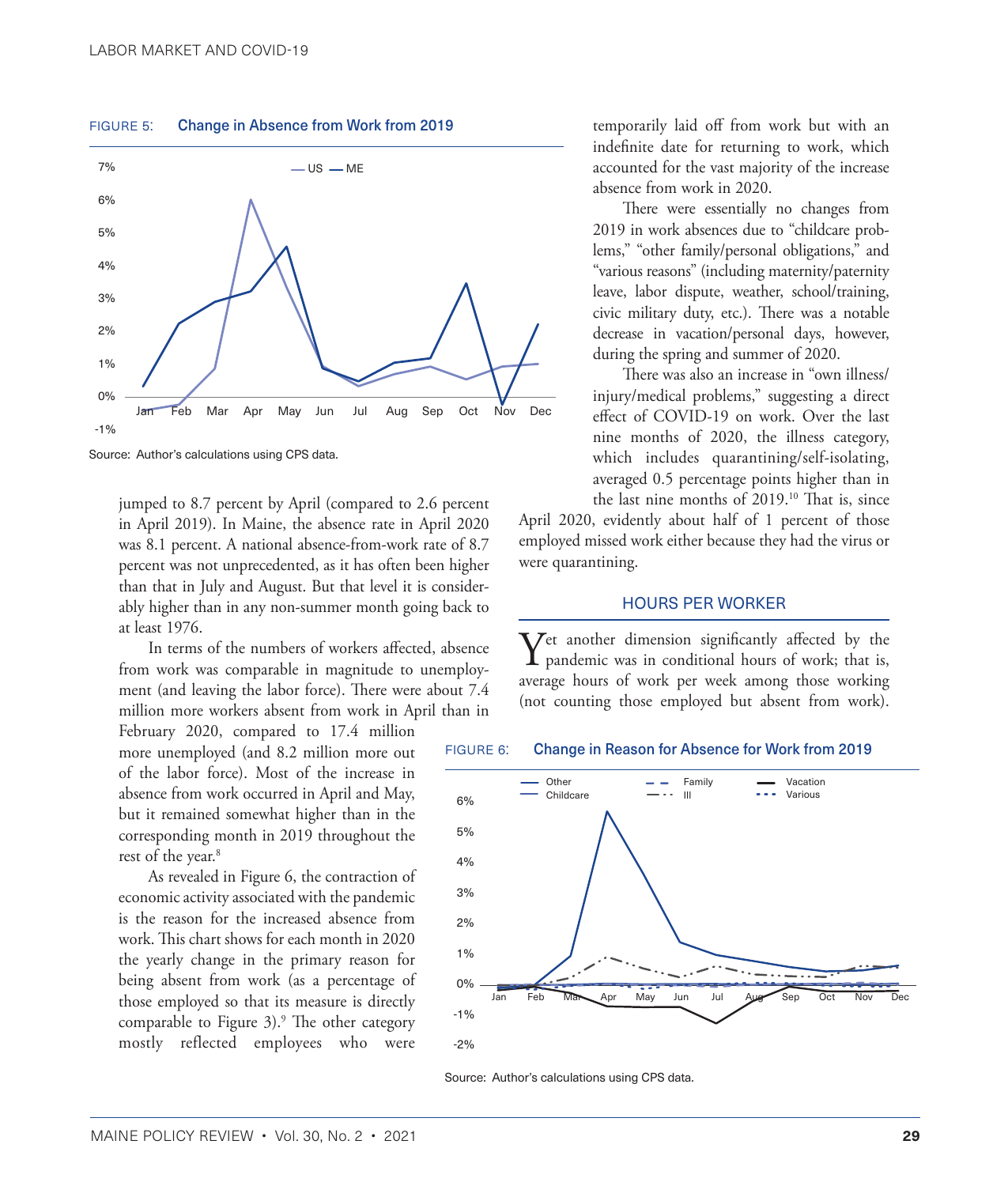

<span id="page-5-0"></span>

Source: Author's calculations using CPS data.

Although this is common in recessionary periods, $11$  the reduction in hours per worker is considerably larger in 2020 than in recent recessions.

Figure 7 shows the percentage change in weekly hours per worker in 2020 compared to the corresponding month in 2019. The numbers are derived using CPS data on actual work hours from all jobs in the previous week, which is consistently measured since 1989. Over the last nine months of 2020, national hours per worker averaged 2.3 percent (0.88 hours per week) less than in the corresponding month in 2019. In Maine, hours per worker averaged 2.1 percent (0.79 hours) less. In comparison, during the nine-month recessions in 1990–1991 and 2001, national hours per worker respectively averaged 0.6 percent and 1.4 percent less than in the corresponding month one year earlier. During the 19-month recession in 2007–2009, hours per worker averaged 1.2 percent less.<sup>[12](#page-8-0)</sup>

A decline of 2.3 percent, or 0.88 hours per work week, might not seem large. In absolute terms, however, the decrease in this dimension of work is of a magnitude that is comparable to the increase in unemployment (and the increase in absence from work and the decrease in labor force participation). As noted earlier, the number of unemployed (according to the official measure) rose by 17.4 million in the two months from February to April 2020. If those unemployed workers had the same average weekly hours as the national average in February (38.54), then

(officially measured) unemployment created a loss of 670 million in aggregate weekly hours of work. The decline in average hours of work from February to April was 0.91 per week. Multiplying this number times April employment (133.4) million less April absences from work (7.4 million) suggests that the reduction in weekly hours created a loss of 114 million in aggregate weekly hours of work. Moreover, as shown in Figure 7, this loss in work persisted more through the rest of 2020 than the spike in unemployment. The same calculations in November indicates a loss of 193 million in aggregate weekly hours of work from unemployment and 149 million from the decline in average weekly hours.

#### TOTAL WORK

Figure 8 shows the yearly change in the percentage of<br>the US working-age population not working in 2020 compared to the corresponding month in 2019. The proportion of the working-age population not working was 12.2 percentage points higher in April 2020 than in April 2019. Indeed, the proportion went from less than 40.9 percent to more than 53.0 percent of the population not working. The majority of the (civilian noninstitutionalized) working-age population was not working in both April and May. This appears to be a first in American history. The proportion gradually fell back to 45.0 percent by September (compared to 40.1 percent in September 2019), but there was little improvement over the remainder of the year. In December 2020, 44.6 percent of the working-age population was not working, which was an increase of more than 4.1 percentage points from the end of 2019.

The pandemic's effects on the labor market in Maine were somewhat less severe than in the rest of country (although this is analogous to saying that a 150-car pileup on a freeway is somewhat less severe than a 250-car pileup).[13](#page-8-0) Figure 9 shows the yearly change in the percentage of the Maine working-age population not working in 2020. In Maine this proportion was 7.1 percentage points higher in April, as the proportion went from 44.0 percent to more than 51.1 percent. As with the national proportion, the Maine not-working proportion gradually fell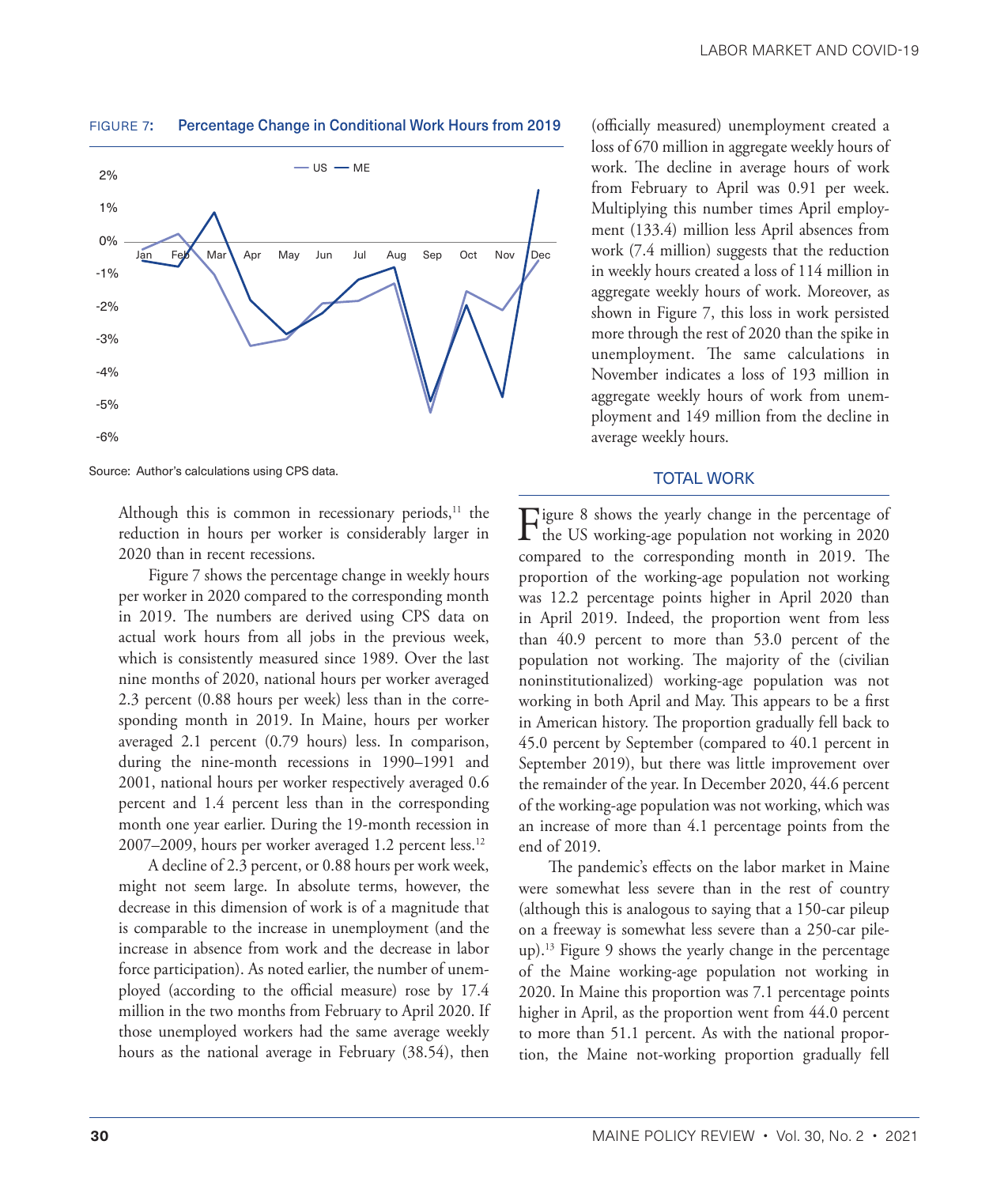

<span id="page-6-0"></span>figure 8: National Change in People Not Working from 2019

Source: Author's calculations using CPS data.

FIGURE 9: Maine Change in People Not Working from 2019



Source: Author's calculations using CPS data.

back to 45.0 percent by September, and there was no improvement over the remainder of the year. In fact, the labor market in Maine appeared to worsen at the end of the year as the not-working proportion climbed to 48.1 percent in December, which was 5.7 percentage points higher than at end of 2019.

Figures 8 and 9 also illustrate the relative importance of the three reasons (unemployed, not in the labor force, and absent from work) for the increase in not working in 2020. Although nationally the increase in unemployment was generally the largest single reason through the year, this was not the case in every month. In March, the national increase in absence from work and the increase not in the labor force (both 0.5 percentage points higher than one year earlier) were both greater than the increase in unemployment (0.4 percentage points). In November, the annual increase in not in the labor force slightly exceeded the annual increase in unemployment (1.82 percent compared to 1.80 percent). Over the last ten months of 2020, the increase in measured unemployment accounted for an average of 54 percent of the increase in not working nationally.

In Maine, unemployment accounted for an even smaller part of the increase in not working in 2020. Overall in 2020, Maine's increase in not in the labor force was larger than its increase in unemployment. In terms of the proportion of the increase in not working in Maine over the last nine months of 2020, not in the labor force accounted for 40.5 percent of it on average while unemployment accounted for 38.1 percent. In addition, at the end of 2020, the increase in not in the labor force accounted for the vast majority of the increase in not working.

Figures 8 and 9 clearly indicate that the usual measure used to gauge the health of the economy, the unemployment rate, is inadequate in the current recession. Moreover, the unemployment rate became a more inadequate measure of labor market health in the latter part of 2020. Nationally, the increase in unemployment accounted for about 72 percent of the increase in not working in June and July,

but it only accounted for 44 percent in November and December.

Figures 8 and 9, however, still fail to capture all of the contraction in the labor market in 2020 because average hours per worker also fell during the coronavirus recession. The full contraction in the US labor market in 2020 is shown in Figure 10. Compared to 12 months earlier, total hours of work fell by 23.1 percent in April.<sup>14</sup> Over the last nine months of 2020, unemployment accounted for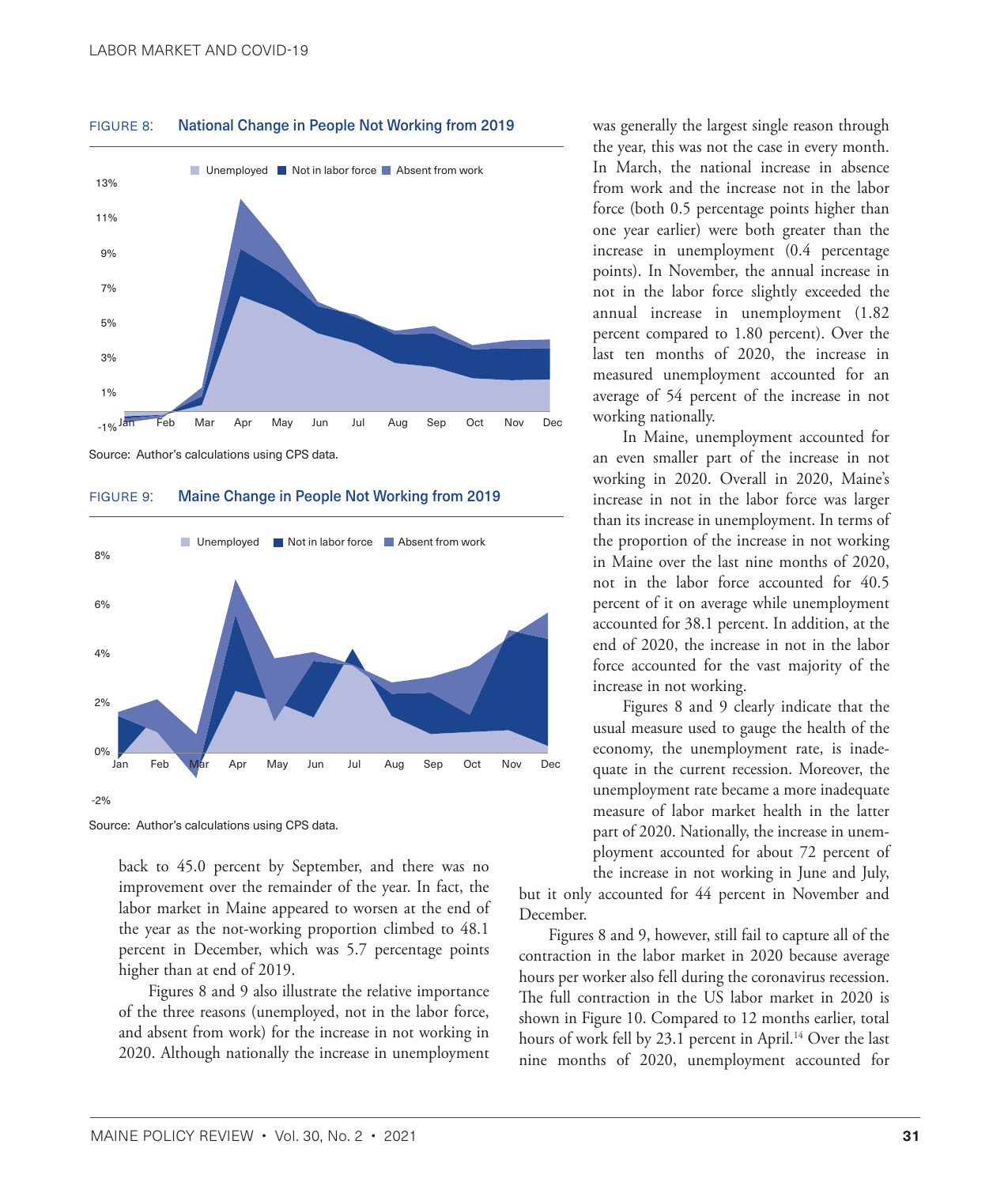

#### <span id="page-7-0"></span>figure 10: National Change in Total Hours of Work from 2019

FIGURE 11: Maine Change in Total Hours of Work from 2019



Source: Author's calculations using CPS data.

slightly less than half (48.6 percent on average) of the overall contraction in work[.15](#page-8-0) And over the last four months unemployment accounted for an even smaller proportion (40.3 percent) of the labor market contraction.

As shown in Figure 11, unemployment appears to account for a still smaller proportion of the overall reduction in work in Maine.[16](#page-8-0) Moreover, because of this smaller proportion, the gradual improvement in the labor market over the last half of 2020 was slower in Maine than in the rest of nation. Although Maine's measured unemployment rate was well below the national rate throughout the coronavirus pandemic, and the overall contraction in the labor market was somewhat smaller in Maine than in the rest of the nation during its deepest part last April and May, the overall contraction in Maine's labor market has been slightly worse than in the rest of the country over the last quarter of 2020.

In conclusion, it seems clear that focus on the measured unemployment rate is inadequate right now. The COVID-19 pandemic has created unique challenges for quantifying the consequences on the labor market. In particular, current circumstances (i.e., in early 2021) indicate that withdrawals from the labor market may be as important as measured unemployment.

#### **NOTES**

- [1](#page-1-0) From 1948 through 2019, the largest two-month increase in the unemployment rate was 1.5 percentage points from November 1974 to January 1975. The national increase of 11.3 percentage points between last February and April was 7.5 times larger.
- [2](#page-1-0) Actually, Figure 1 shows just the most commonly used measure (U-3) calculated by the US Bureau of Labor Statistics.
- [3](#page-1-0) For further discussion about why Maine experienced less unemployment than the rest of the nation, see Gabe [\(2020\)](#page-8-1).
- [4](#page-1-0) For more on these issues, see Bartik et al. ([2020](#page-8-2)), Hall and Kudlyak [\(2020\)](#page-8-3), and Heffetz and Reeves ([2020\)](#page-8-4).
- [5](#page-2-0) The numbers bounce around noticeably more for Maine than nationally because they are derived from much smaller samples, and hence are subject to more sampling variation.
- [6](#page-2-0) From 1948 through 2019 the largest two-month decrease in the labor force participation rate was 1.0 percentage points in 1953.
- [7](#page-2-0) The CPS is a monthly survey of about 95,000 civilian noninstitutionalized working-age adults in 2019 (in prior years the samples were generally a little over 100,000). The monthly samples from Maine averaged about 800 observations in 2019. The pandemic, however, noticeably reduced the sample sizes beginning in March 2020, and especially so in April through August. For more on this and related issues, see Ward and Edwards [\(2020\)](#page-8-5) and Heffetz and Reeves